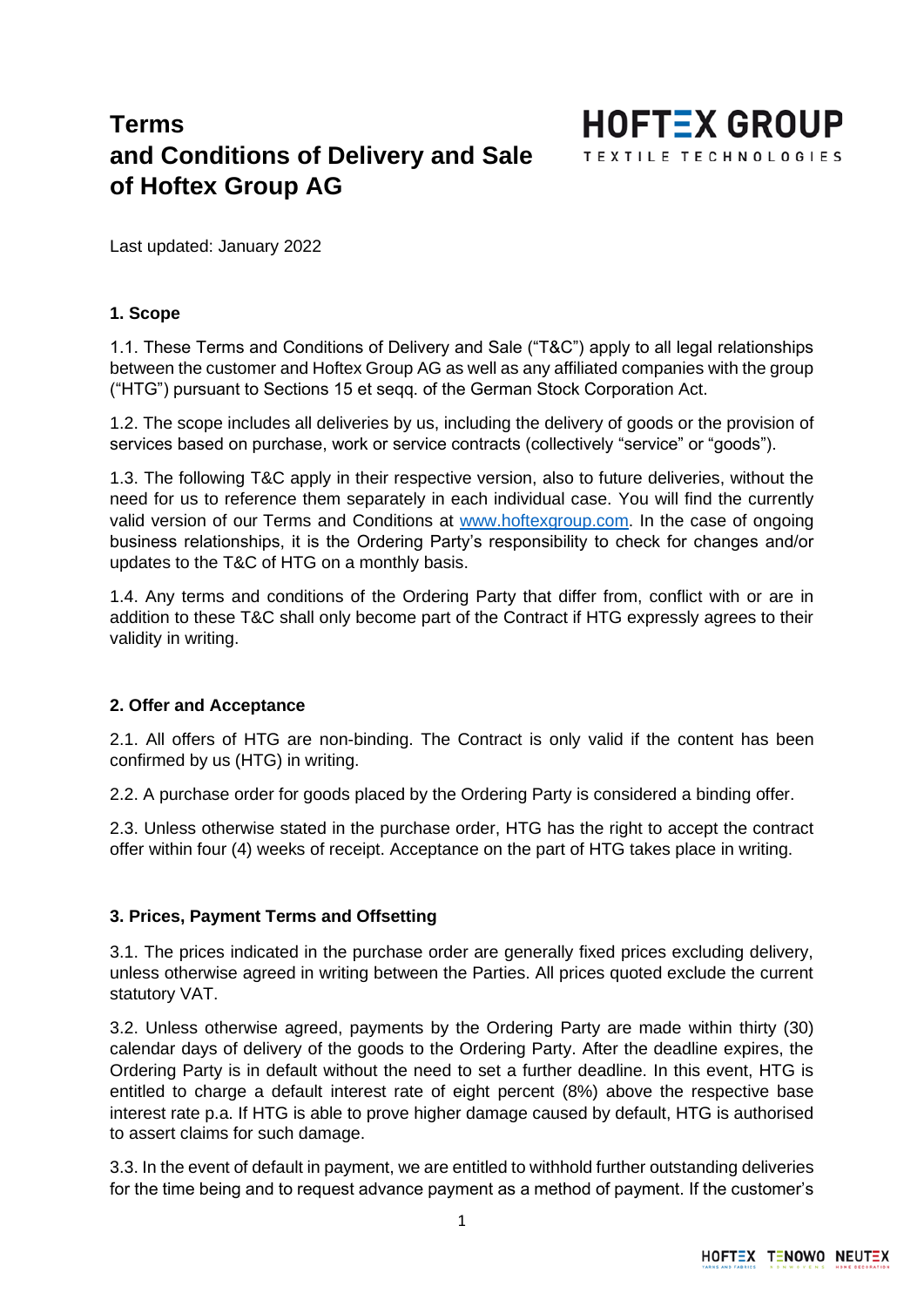credit insurance limit is dropped or reduced after the order has been placed, we are entitled to only deliver against prepayment. Payments are always made on the oldest due receivables.

3.4. The Ordering Party is only entitled to offsetting and retention rights if his claims are undisputed or legally binding. In the event of defects in the delivery, the Ordering Party's counter-rights remain unaffected.

## **4. Delivery Terms**

Unless otherwise agreed in writing between the Parties, delivery is EXW (Incoterms 2020) 95028 Hof (Germany), Fabrikzeile 21.

## **5. Retention of Title**

5.1. We reserve ownership of the delivered goods until all claims from the delivery contract are paid in full. This also applies to all future deliveries, even if we do not always expressly refer to this. We are entitled to reclaim the goods if the Ordering Party breaches the contractual terms.

The Ordering Party is obliged to take care of the goods until transfer of ownership to the Ordering Party is complete. In particular, the Ordering Party is obliged to maintain insurance coverage for the goods at his own expense against theft, fire and water damage at a value corresponding to their original value. Until transfer of ownership is complete, the Ordering Party must notify us immediately in writing if the delivered goods are seized or subject to any other actions by third parties. If the third party is unable to reimburse us for the judicial and extrajudicial costs of any lawsuit pursuant to Section 771 of the German Civil Procedure Act (ZPO), the Ordering Party is liable for the losses incurred.

5.2. The Ordering Party is entitled to resell the reserved goods in the ordinary course of business. The Ordering Party hereby assigns to us the claims against the buyer from the resale of the goods subject to retention of title in the invoice amount agreed with us, including VAT. This assignment applies regardless of whether the purchased goods are resold before or after being processed. The Ordering Party remains authorised to collect payment even after assignment thereof. Our authority to collect payment remains unaffected by this. However, we will not demand payment as long as the Ordering Party attends to his payment responsibility from the proceeds collected, does not enter into default or delay on payment and, in particular, has not filed a petition for the opening of insolvency proceedings or been declared insolvent.

Any treatment or processing of the purchased goods by the Ordering Party always occurs in our name and on our behalf. In this case, the contingent right of the Ordering Party to the purchased goods also extends to the processed item. If the purchased goods are processed with other items which do not belong to us, we obtain joint ownership of the new product in proportion to its objective value in relation to the purchased goods at the time of processing. The same applies in cases where goods are combined with other items. If the items are combined in a manner that causes the Ordering Party's goods to be seen as the main component of the combined product, then it is agreed that the Ordering Party will transfer proportional co-ownership to us to safeguard the resulting sole ownership or co-ownership for us. To safeguard our claims against the Ordering Party, the Ordering Party also assigns to us any receivables from third parties that arise for the Ordering Party as a result of the incorporation of the conditional goods in real property; we hereby accept this assignment.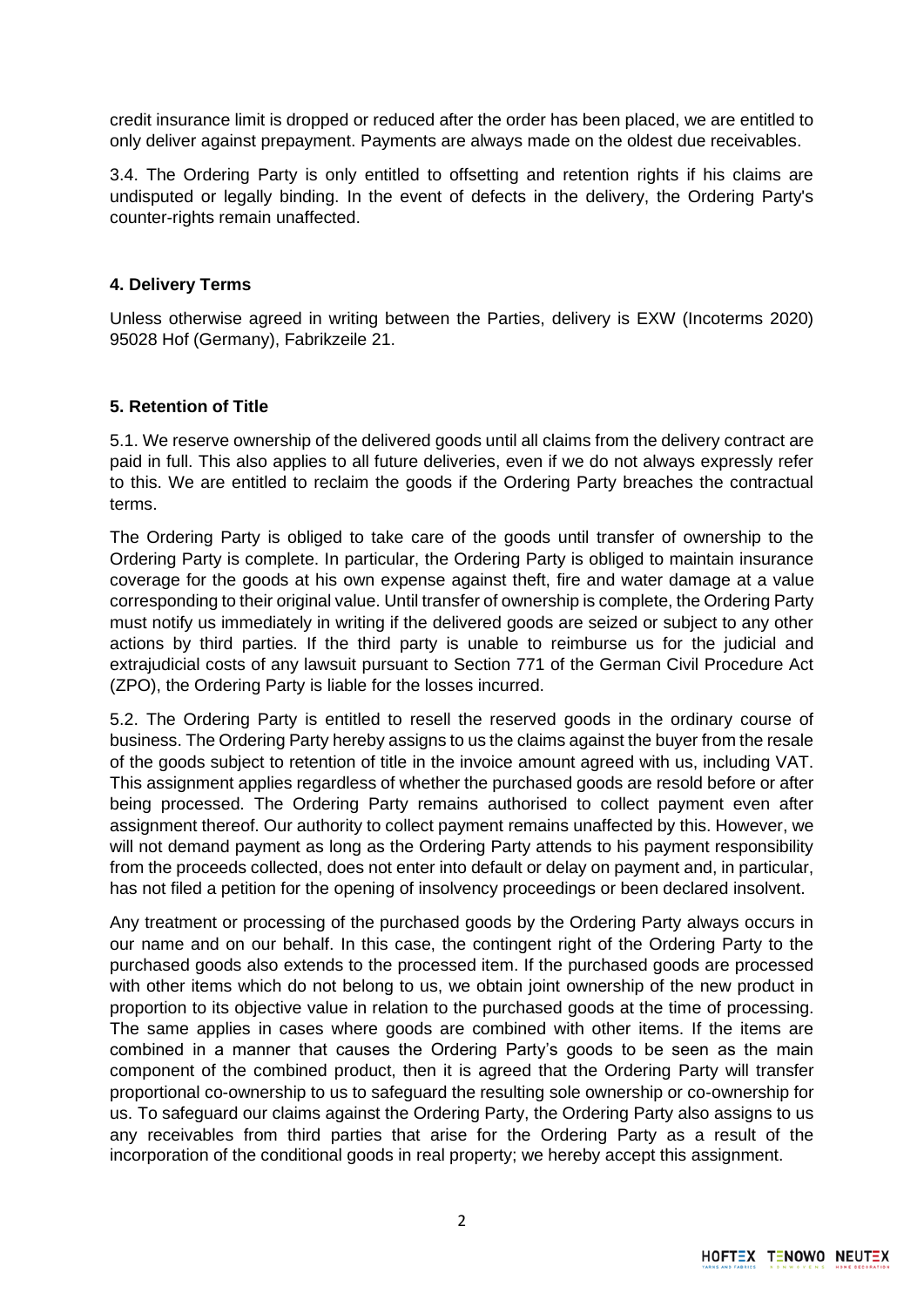We agree to release the securities we are entitled to at the Ordering Party's request if their value exceeds the receivables to be secured by more than twenty percent (20%).

# **6. Material and Legal Defects**

6.1. The Ordering Party's warranty claims require the Ordering Party to inspect items on delivery and issue complaints if necessary in accordance with Section 377 of the German Commercial Code (HGB).

6.2. Any claims for defects expire within twelve (12) months of delivery of the goods to the Ordering Party. The statutory period of limitation applies to claims for damages in the event of intent and gross negligence, as well as injury to life, body and health caused by an intentional or negligent breach of obligation on the part of the user.

6.3. If, despite all due care, the delivered goods contain a defect that already existed at the time of transfer of risk, we shall repair or replace the goods as we see fit, subject to timely notice. We must at all times be given the opportunity to render supplementary performance within an appropriate deadline. Claims for recourse remain unaffected by the above provision without restriction. If the remedy to correct the defects fails twice, then the Ordering Party – notwithstanding any claims for damages – is entitled to withdraw from the Contract or to reduce the payment amount.

6.4. Insofar as an effective agreement on the quality of the goods has been made, claims for defects only exist in the event of significant deviations from the agreed quality or only in the event of a significant impairment of the contractually agreed purpose.

6.5. Claims of the Ordering Party related to expenses incurred for the purpose of supplementary performance, in particular transport, travel, labour and material costs, are excluded.

6.6 The warranty is void if the Ordering Party changes the delivery item or has it changed by third parties without our consent and this makes it impossible or unreasonably difficult to remedy the defect. In any case, the Ordering Party shall bear the additional costs of correcting the defect caused by the alteration.

6.7 Claims for recourse by the Ordering Party against us exist only insofar as the Ordering Party has made agreements with his buyer that exceed the statutory warranty claims. The scope of recourse claims by the Ordering Party against us are outlined in Section 6.

# **7. Liability**

7.1 Unless stipulated otherwise in these T&C and in the following provisions, we shall be liable for damage of the Ordering Party only

a) in cases of injury to life, body or health caused by us or our legal representative or vicarious agent;

b) if, in the case of purchase or work contracts, we have expressly provided a guarantee in writing for the quality or durability of the goods;

c) if such damage is caused by our breach of an obligation that is of essential importance for achieving the purpose of the Contract (cardinal obligation);

d) if there are claims for this under the Product Liability Act (*Produkthaftungsgesetz*);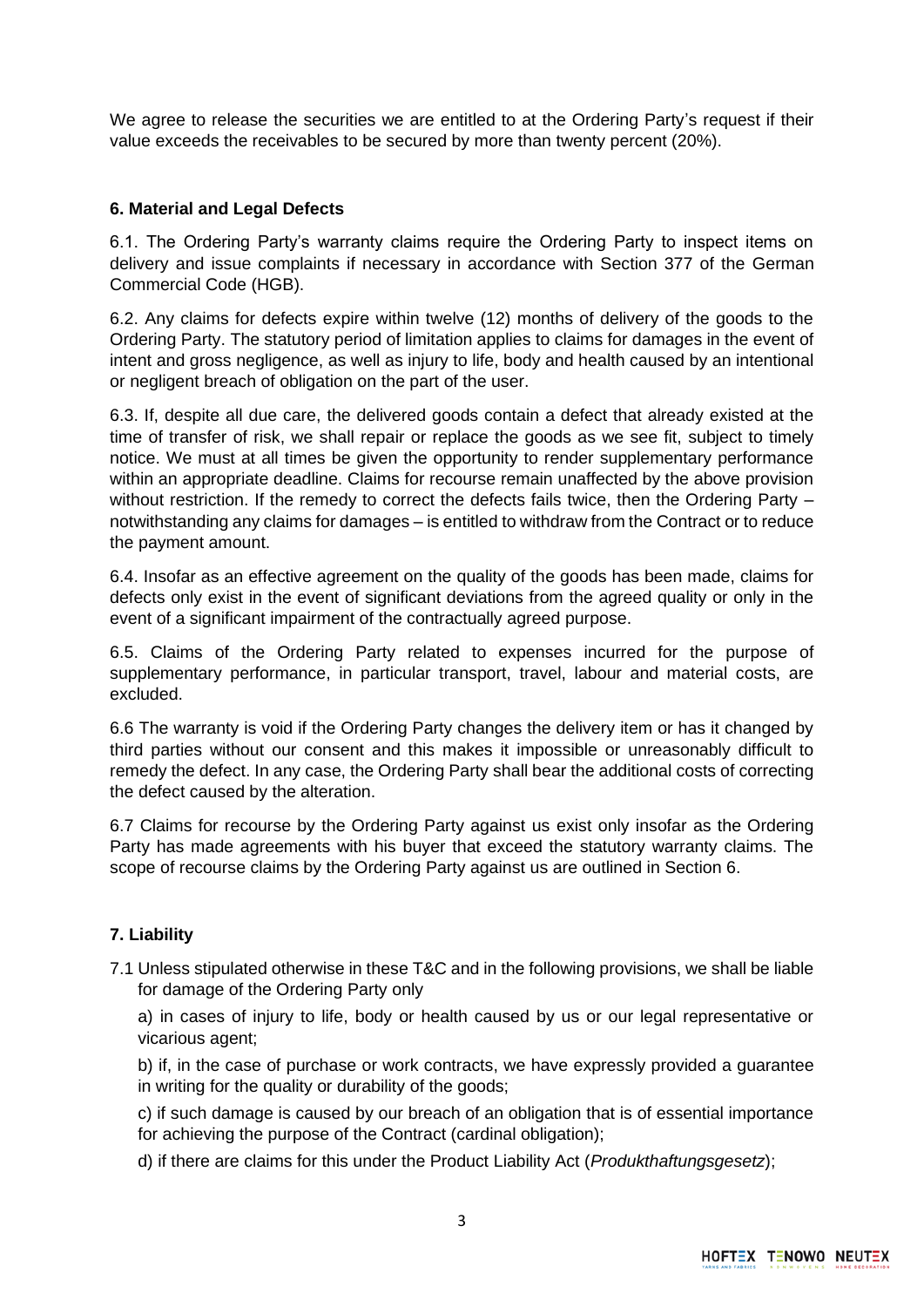e) for the remainder, we or our legal representatives or vicarious agents are liable only for damage caused intentionally or through gross negligence.

7.2. In the case of any type of negligence under Section 7.1. c) and in the case of gross negligence under Section 7.1. e), our liability is limited to the foreseeable, contract-typical damage; there is no liability for indirect damage, business interruption/production stoppage, consequential damage due to defects or lost profit, insofar as this is legally permissible.

7.3. Insofar as our liability is excluded or limited, this also applies to the personal liability of our employees, workers, representatives and vicarious agents.

7.4. When determining the amount of the claims for damages to be met by us, the economic circumstances, type, scope and duration of the business relationship, any causation and/or negligence of the Ordering Party in accordance with the statutory provisions on joint liability and any particularly unfavourable installation situation of the goods must be considered appropriately and in our favour. Insofar as we are to provide compensation for damage or bear costs and expenses in accordance with Section 7.2., this must be done in reasonable proportion to the value of the goods.

7.5. The principles of joint liability and the duty to mitigate damage apply accordingly to compensation for damages between the Ordering Party and us. Upon first request, the Ordering Party shall release us from claims by third parties due to damage based on the Ordering Party's requirements, specifications, information or instructions.

7.6. The duty of replacement is excluded insofar as the Ordering Party has effectively limited liability vis-à-vis his buyer. In doing so, the Ordering Party shall undertake to arrange limitations of liability to the extent permitted by law and also in our favour.

7.7. The Ordering Party shall immediately inform and consult with us in detail should he wish to assert a claim in accordance with the above provisions. The Ordering Party agrees to give us an opportunity to examine the defect. The Contractual Partners shall agree on the measures to be taken, especially in settlement negotiations.

# **8. Confidentiality**

8.1 All information received by the Ordering Party, in particular, but not exclusively, documents, tools, means of production, products, parts, etc. may not be shared with third parties and must be treated as strictly confidential – even after termination of the respective business transaction – and returned to us on request.

8.2 The Ordering Party must treat confidentially and not share with third parties all commercial or technical information that is not generally known and is disclosed to him in the course of the business relationship. The Ordering Party's other customers are also subject to this provision on confidentiality.

8.3. The Ordering Party agrees to contractually oblige all employees and other persons who come into contact with the confidential data to maintain secrecy and to provide proof of this obligation on request.

8.4. Any separate confidentiality agreement takes precedence in case of doubt.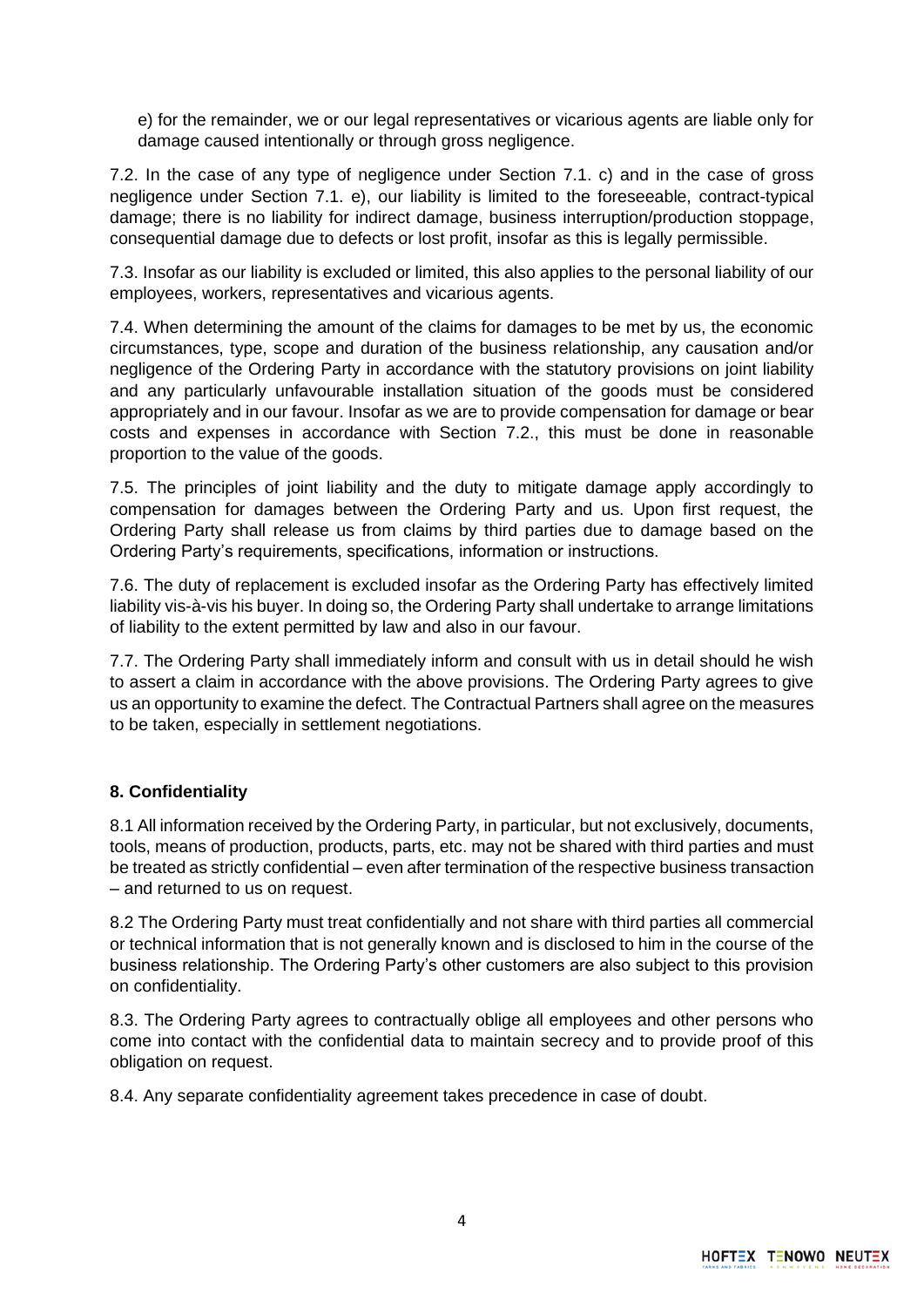# **9. Over and under delivery**

We reserve the right to make over and under deliveries of  $+/-$  ten percent (10%) of the order quantity.

## **10. Basis of Business**

The basis of business for delivery in accordance with these T&C is that raw materials and consumables are available to us in sufficient quantities.

### **11. Force Majeure**

11.1. In cases of force majeure, we are released from our delivery obligation and the fulfilment of other contractual duties as well as from any liability for damage or other legal remedies for breach of contract from the moment such an event of force majeure constitutes an impediment to performance – for the duration and scope of the existence of the event.

11.2. Events of force majeure ("Force Majeure") are those that are beyond our sphere of influence and through which we are wholly or partially prevented from fulfilling his obligations. Force majeure applies in particular, but not exclusively, in the following cases: war, armed conflicts and hostilities or serious threats of such including civil war, riot, revolution, acts of terrorism, sabotage, lawful or unlawful official acts, official orders, rules, regulations or instructions that prevent the Supplier in whole or in part from fulfilling his obligations, natural disasters, epidemics, pandemics, explosions, fire or destruction of machines, systems or production facilities, prolonged failure of transport, telecommunications or power infrastructure or lines, strikes and lawful lockouts. Supply difficulties and other interruptions of service on the part of vendors of the HTG are only considered force majeure if the vendor is prevented from rendering the service to which he is obliged due to an event according to Sentence 2 above.

11.3. We will inform the Ordering Party immediately upon occurrences of forces majeure as well as their end and limit, to the best of his ability, the impact of forces majeure.

11.4. In the event of force majeure, both Parties to the Contract shall coordinate the course of action and determine, after the event, whether the products that could not be delivered during this period should be subsequently delivered.

11.5. Each Party to the Contract is entitled to withdraw from the contracts affected by force majeure if the force majeure lasts more than ten (10) weeks or if it becomes apparent that it will last for such a period of time. The right of each Party to the Contract to terminate the Contract for important reasons in case of prolonged force majeure shall remain unaffected.

### **12. General Provisions**

12.1. In accordance with our corporate strategy, we expect our business partners and their employees to also act responsibly and commit themselves to the basic principles laid down in our Code of Conduct for Business Partners. You can find this Code on our website at [www.hoftexgroup.com.](http://www.hoftexgroup.com/) We, along with our business partners, are responsible both for our own actions and our choice of partners.

12.2. The place of performance for deliveries is the place of delivery designated in our instructions or in a written agreement; in case of doubt, the place of performance is our headquarters in Hof/Saale (Germany), Fabrikzeile 21.